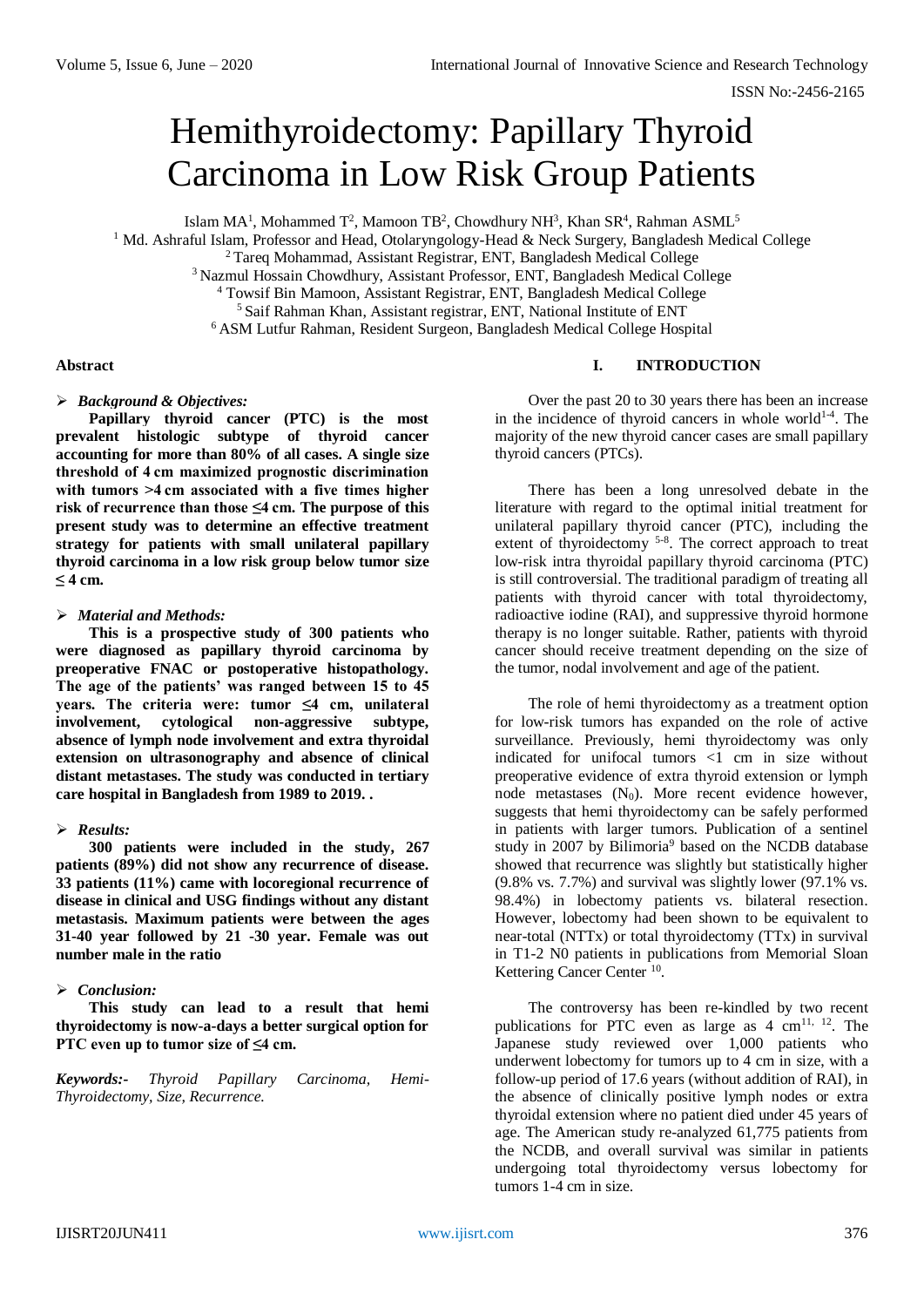#### ISSN No:-2456-2165

PTC, even though the label of cancer is applied to these small tumors, with rare exception, they are biologically innocent. Even though spread to lymph nodes at surgical resection occurs in about  $30\%$  <sup>13, 14</sup>, these metastasis are usually quite small and recurrence is seldom seen.

#### *Objective*

The purpose of the present study was:

 To determine an effective treatment strategy for patients with small unilateral papillary thyroid in a low risk group below tumor size  $\geq$ 4 cm.

#### **II. METHODS**

**Study design:** prospective study **Study sample:** 300 patients **Sampling technique:** Simple random sampling **Study period:** 30 years (1989-2019) **Study places:**

- Bangladesh Medical College Hospital
- Popular Medical College Hospital
- Combined Military Hospital, Dhaka
- Padma General Hospital
- *Inclusion criteria*
- Tumor size ≤4 cm
- Unilateral involvement
- Diagnosed as papillary thyroid carcinoma by preoperative FNAC or postoperative histopathology
- Cytological non-aggressive subtype
- Absence of lymph node involvement and extra thyroidal extension on ultrasonography
- Absence of clinical distant metastases
- *Exclusion criteria*
- Patients unfit for surgeries
- Patients not giving consent

#### *Procedure*

Patients were included in the study according to the selection criteria. Each of the patients & patients' attendants were thoroughly counseled regarding nature of disease, prognosis, surgical options, advantages & disadvantages of each options and importance of regular follow-up.

All surgeries were done under general anesthesia. Transverse skin crease incision being made. Skin & subplatysmal flap were elevated. Affected lobe of thyroid was mobilized. Recurrent laryngeal nerve and parathyroid glands were identified & preserved in each case. After hemostasis wound closed in layers keeping 01 drain in situ. During anesthetic recovery, vocal cord movement was checked in every case.

Following surgery, patients were kept in close observation in post-operative ward. Drain was usually removed on  $2<sup>nd</sup>$  or  $3<sup>rd</sup>$  POD depending on amount & color of fluid in drain tube. After removal of drain patients were discharged from hospital and advised to come with histopathology report on 7<sup>th</sup> POD.

- *Follow-up schedule*
- After reviewing histopathology report patients were advised for follow-up monthly for first 03 months then every 03 months for next 06 months and yearly for the rest of their life.
- All patients had followed up by a median period of 25 months (range= 6 to 166 months).
- During each visit they were advised to bring the test reports of TSH, FT<sub>4</sub>, Thyroglobulin and patients were clinically examined.

#### **III. RESULT**

In our study total 300 patients were included. Among them 191 (63.67%) were female & 109 (36.33%) were male shown in **Table 1**. Majority of the patients (46.67%) were aged between31 to 40 years. The youngest patient was 17 years old and the oldest being 43 years presented in **Table 2**.

Preoperative USG of each patient was done. All of them were unilateral involvement with tumor size  $\geq$ 4 cm.

281 (93.67%) patients were diagnosed as papillary thyroid carcinoma by pre-operative FNAC. Rests of the patients were initially diagnosed as benign tumor of thyroid. After surgery histopathology revealed papillary carcinoma (**Table 3**).

All patients had undergone hemi thyroidectomy without Radioactive Iodine Ablation and followed up by a median period of 25 months.

During follow up in addition to clinical examination following investigations were done routinely-

- $\triangleright$  USG of neck with special attention to thyroid bed & neck nodes
- $>$  S.TSH
- $\triangleright$  S. Thyroglobulin

Among 300 patients, 267 patients (89%) did not show any recurrence of disease. 33 patients (11%) came with locoregional recurrence of disease in USG findings with raised S.Thyroglobulin (Table 4). Amongst the recurrent 33 patients 24 (73%) were female & 9 (27%) were male (Table 5). Recurrences were more frequent 15 patients (45.45%) were between 31-40 years of age (Table 6). Completion thyroidectomy with Radioactive Iodine Ablation was done in recurrent cases.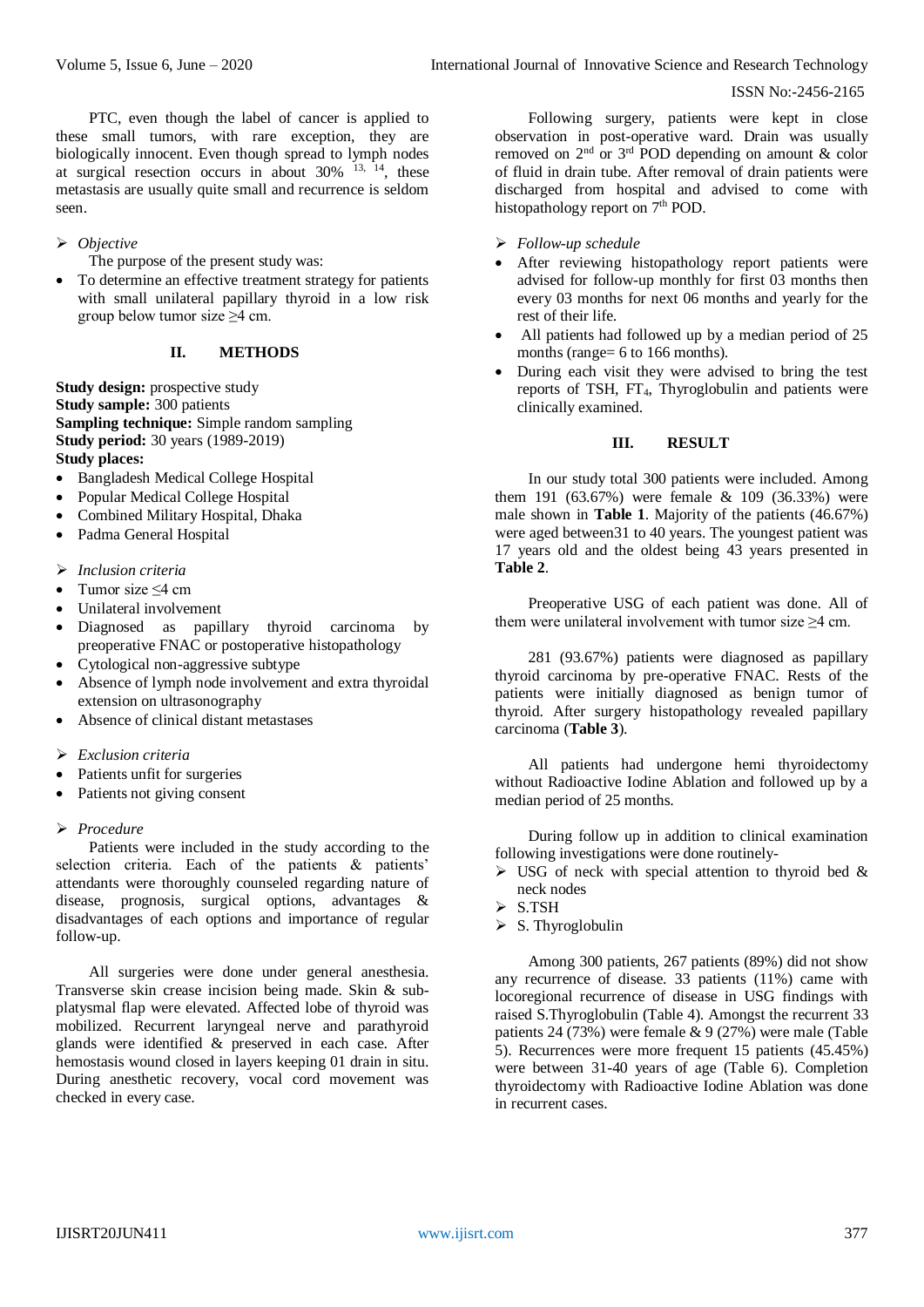Volume 5, Issue 6, June – 2020 **International Journal of Innovative Science and Research Technology** 

ISSN No:-2456-2165

| Sex distribution | Number of patients | %     |
|------------------|--------------------|-------|
| Female           | 191                | 63.67 |
| Male             | 109                | 36.33 |
|                  | 300                | 100   |

| Table 1:- Sex Distribution of study population (n 300) |  |  |  |
|--------------------------------------------------------|--|--|--|
|--------------------------------------------------------|--|--|--|

| Age (Years) | Number of patients | %     |
|-------------|--------------------|-------|
| $11-20$     |                    | 3.67  |
| $21 - 30$   | 118                | 39.33 |
| $31 - 40$   | 140                | 46.67 |
| $41 - 50$   |                    | 10.33 |
|             | 300                | 100   |

Table 2:- Age distribution of study population (n=300)

| <b>Histodiagnosis</b>       | Number of patients | $\%$           |
|-----------------------------|--------------------|----------------|
| Papillary thyroid carcinoma | 281                | 93.67          |
| Nodular goiter              | ۰Q                 | $\sim$<br>0.33 |
|                             | 300                | 100            |
|                             |                    | .              |

Table 3:- Preoperative diagnosis by FNAC (n 300)

| Result        | Number of patients | $\%$ |
|---------------|--------------------|------|
| No recurrence | 267                | 89   |
| Recurrence    | $\sim$<br>ر ر      |      |
|               | 300                | 100  |

Table 4:- Result following hemithyroidectomy on follow-up (n300)

| Sex distribution | Number | $\%$                |
|------------------|--------|---------------------|
| Male             | ~      | $\mathbf{a}$<br>ر ، |
| Female           |        | $\sim$<br>∼         |
|                  | 300    | 100                 |

Table 5:- Sex distribution among recurrent cases (n 33)

| Age (Years)              | Number | $\%$          |
|--------------------------|--------|---------------|
| $11 - 20$                |        | 9.09          |
|                          | IJ     | 39.4<br>45.45 |
| $21-3$<br>31-40<br>41-50 | L)     |               |
|                          |        | 6.06          |
|                          | دد     | 100           |

Table 6:- Age distribution of recurrent cases n 33

# **IV. DISCUSSION**

It is evident that thyroid cancer rates are on the rise and is considered the most prevalent endocrine malignancy all over the world; and histologically mostly the papillary thyroid carcinoma<sup>15,16</sup>. Till to date, the treatment options remain in the dilemma to the extent of surgery in low risk PTC.

Thyroid surgery either total thyroidectomy or hemithyroidectomy should be performed by high-volume surgeons (>25 thyroid surgeries yearly) to avoid surgical complications17-19. In our series it is experienced that hemithyroidectomy is appropriate for low-risk thyroid cancer to prevent recurrence. It is more than ever essential to explain the merits/demerits of the modalities of surgery i.e. total thyroidectomy versus hemithyroidectomy in presence of the patients/attendants. So they can be well aware themselves fully in a conversation around what is the best modalities of surgery. In our study, each of the patients & patients' attendants were thoroughly counseled regarding nature of disease, prognosis, surgical options, advantages & disadvantages of each options and importance of regular follow-up.

It has been observed in the published literature so far that patients with thyroid cancer >1 cm and  $\leq$  4 cm without extrathyroidal extension, without clinical evidence of any lymph node metastases, the initial surgical procedure can be either a near-total/total thyroidectomy or a lobectomy  $20$ -<sup>23</sup>. The higher surgical risks e.g. transient or permanent post-surgical hypo parathyroidism, recurrent laryngeal nerve injury unilateral or bilateral, hematoma formation, infection are documented in total or near total thyroidectomy especially in the hands of inexperienced surgeons. These patients need lifelong thyroid hormone replacement and postoperative radioiodine ablation (RAI)24-  $25$ . A study by Popadich et al found that the addition of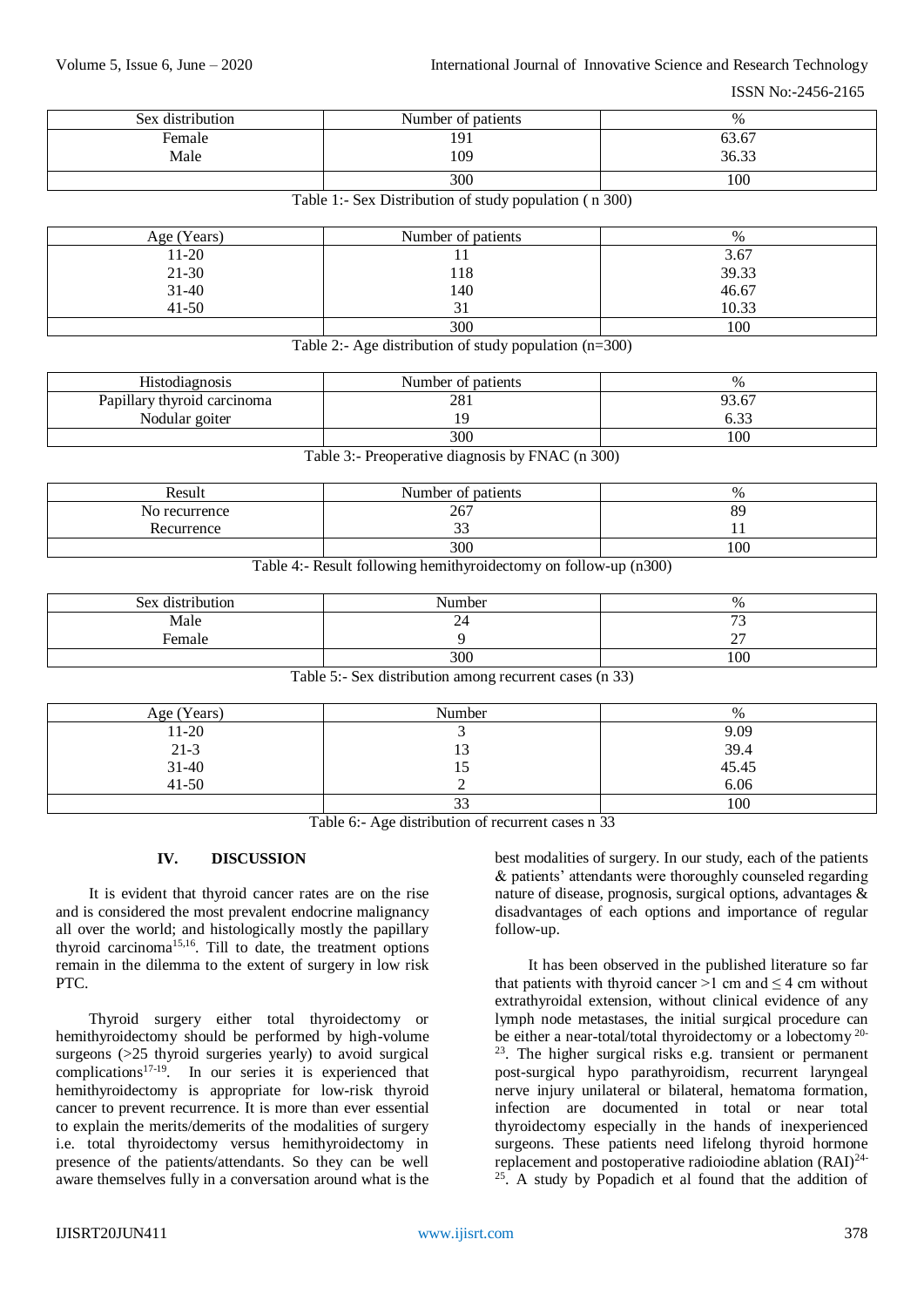ISSN No:-2456-2165

routine central lymph node dissection with thyroid surgery in patients in cN0 papillary thyroid carcinoma reduced the need for reoperation in the central compartment and was associated with lower postoperative thyroglobulin  $levels^{26.27}$ .

In this study, hemithyroidectomy was carried out in all 300 patients and no patient had developed any perioperative or postoperative surgical complications. The only drawback experienced after surgery was regarding their biochemical follow-up; therefore, the follow-up mostly relied on clinical assessment and ultrasonography findings. In this series, locoregional recurrence was found in only 33 cases (11%) who needed second surgery which is also shown in other study<sup>28,,29</sup>. There was no evidence of distant metastasis noted in those recurrent patients on our follow up.

A follow-up for 6 years in low risk PTC hemithyroidectomy patients done by Siassakos et al in 2008 and identified no recurrence, metastases or mortalities. The authors concluded that in this sample of patients with PTC, no further surgical or radiotherapeutic intervention was warranted<sup>26-28</sup>. Another similar study showed in 281 PTC patients where only 3.9% developed locoregional recurrence, and a single patient had lung metastasis $2^{9,30}$ . In this study, at the time of final follow-up with a median of 7 years, 89% were free of disease and 11% had recurrence who underwent second surgery which correlates almost similar result cited in the above observation.

Total thyroidectomy with RAI and lifelong thyroid hormone replacement had increased chance of developing complications. On the other hand, hemithyroidectomy does not need RAI and hormonal replacement thus reduce the cost/extra burden in the developed and developing country.

Though further large scale study should require to determine the optimal treatment option for low risk PTC, but this study can lead to a result that hemithyroidectoy is at the present days considered as a better surgical modality even up to tumor size of  $\leq$ 4 cm. In this study locoregional recurrence was found in only 11% cases without any evidence of distant metastases. It is found here that recurrences were more frequent 45.45% between the ages of 41 to 45 year and less frequent in the ages 31 to 40 year.

Follow up by serial USG is one of the most important parameters in hemi thyroidectomy patients of PTC.

# **V. CONCLUSION**

A papillary thyroid carcinoma equal or less than 4 cm, confined to unilateral thyroid lobe with no lymph node involvement or extra thyroidal extension and in the absence of distant metastases, hemithyroidectomy is the treatment of choice. Surgical options and importance of postoperative follow up details should be discussed clearly to the patients before embanking to surgery.

#### **REFERENCES**

- [1]. Davies L, Welch HG. Current thyroid cancer trends in the United States. JAMA Otolaryngol Head Neck Surg 2014; 140: 317-22.
- [2]. Davies L, Morris LG, Haymart M, Chen AY, Goldenberg D, Morris J, et al. American Association of Clinical Endocrinologists and American College of Endocrinology disease state clinical review: the increasing incidence of thyroid cancer. Endocr Pract 2015; 21:686-96.
- [3]. Vaccarella S, Dal Maso L, Laversanne M, Bray F, Plummer M, Franceschi S. The impact of diagnostic changes on the rise in thyroid cancer incidence: a population-based study in selected high-resource countries. Thyroid 2015; 25:1127-36.
- [4]. Vaccarella S, Franceschi S, Bray F, Wild CP, Plummer M, Dal Maso L. Worldwide thyroid-cancer epidemic? The increasing impact of overdiagnosis. N Engl J Med 2016; 375: 614-7.
- [5]. Buckwalter JA and Thomas CG Jr: Selection of surgical treatment for well differentiated thyroid carcinomas. Ann Surg 1972; 176: 565-568.
- [6]. Christensen SB, Ljungberg O and Tibblin S: Surgical treatment of thyroid carcinoma in a defined population: 1960 to 1979. Evaluation of the results after a conservative surgical approach. Am J Surg 1983; 146: 349-354.
- [7]. Demeure MJ and Clark OH: Surgery in the treatment of thyroid cancer. Endocrinol Metab Clin North Am1990; 19: 663-683.
- [8]. Friedman M and Pacella BL Jr: Total versus subtotal thyroidectomy: arguments, approaches and recommendations. Otolaryngol Clin North Am 1990; 23: 413-427.
- [9]. Bilimoria KY, Bentrem DJ, Ko CY, et al. Extent of surgery affects survival for papillary thyroid cancer. Ann Surg 2007; 246:375-81.
- [10]. Nixon IJ, Ganly I, Patel SG, et al. Thyroid lobectomy for treatment of well differentiated intrathyroid malignancy. Surgery 2012; 151:571-9.
- [11]. Matsuzu K, Sugino K, Masudo K, et al. Thyroid lobectomy for papillary thyroid cancer: long-term followup study of 1,088 cases. World J Surg 2014; 38:68-79.
- [12]. Adam MA, Pura J, Gu L, et al. Extent of surgery for papillary thyroid cancer is not associated with survival: an analysis of 61,775 patients. Ann Surg 2014; 260:601-5; discussion 605-7.
- [13]. Hay ID, Hutchinson ME, Gonzalez-Losada T, et al. Papillary thyroid microcarcinoma: a study of 900 cases observed in a 60-year period. Surgery 2008; 144:980-7.
- [14]. Chow SM, Law SC, Chan JK, et al. Papillary microcarcinoma of the thyroid-Prognostic significance of lymph node metastasis and multifocality. Cancer 2003; 98:31-40.